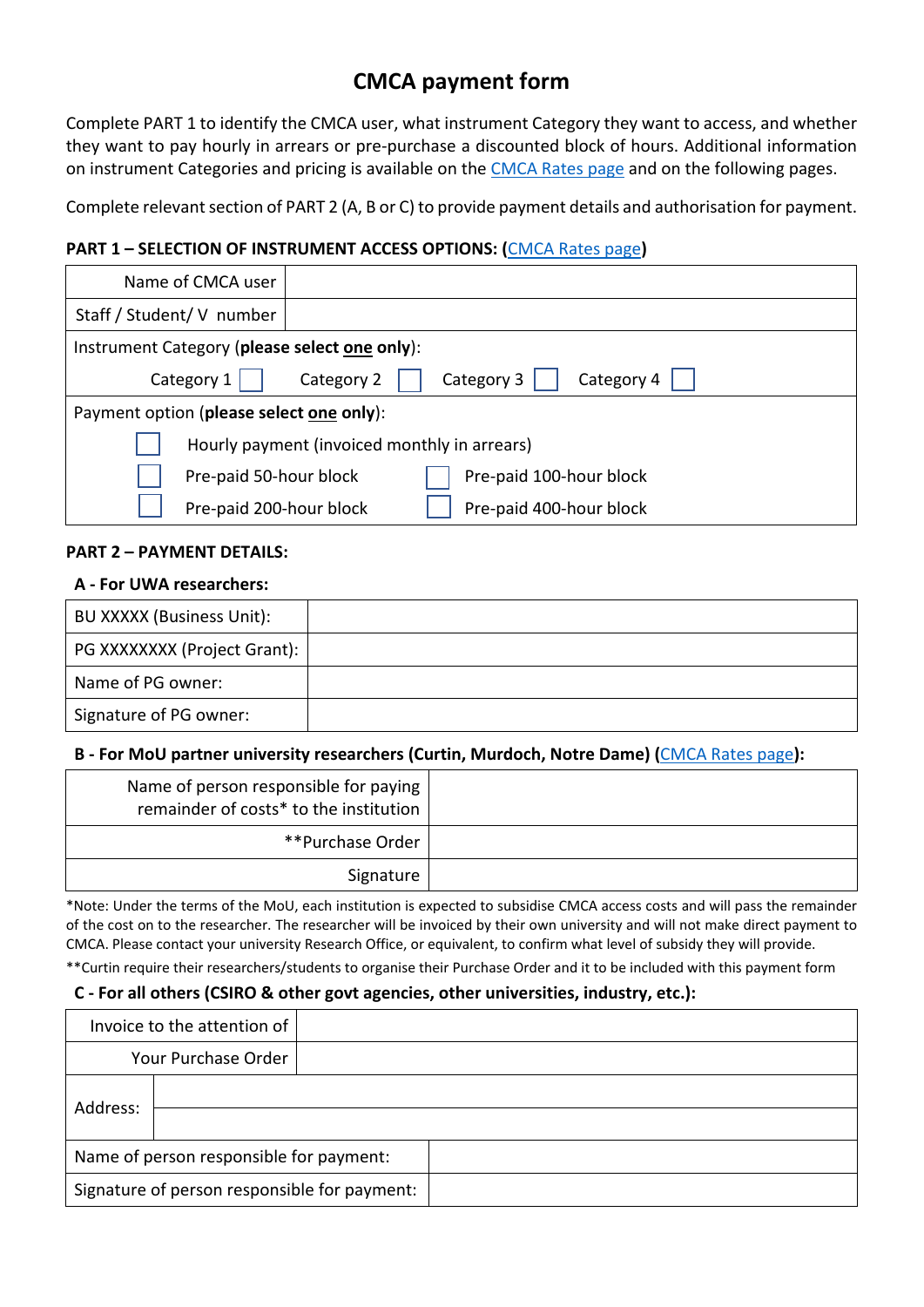# CMCA<sup>Centre</sup> for Microscopy,<br> **CMCA**Characterisation and Analysis



Rates 2022

# **PRINCIPLES OF THE MODEL**

Instruments are grouped into Categories depending on their complexity and operating costs.

# **Options:**

- 1. Users can pay for equipment access by the hour.
- 2. Users can pre-pay for a block of hours in advance and receive a discounted rate.
	- The larger the block you buy, the more the discount.
	- Block hours can be used on any instrument within a category.
	- Block hours must be used by a single user (no shared blocks).
	- Block hours must be used within 12 months of purchase.
	- When you run out of hours, you can buy a new block of hours or switch to paying by the hour.

| <b>CATEGORY 1</b>                                                        | <b>CATEGORY 2</b>                                                                                                                                           | <b>CATEGORY 3</b>                                                     | <b>CATEGORY 4</b>  |
|--------------------------------------------------------------------------|-------------------------------------------------------------------------------------------------------------------------------------------------------------|-----------------------------------------------------------------------|--------------------|
| » NMR<br>» LC/GC Mass Spec<br>» Basic Light Microscopy<br>» Benchtop SEM | » Electron Microscopy<br>» Advanced Light<br>Microscopy<br>» X-ray Microscopy<br>» Scanned Probe<br>Microscopy<br>» Flow Cytometry<br>» Bioimaging Facility | » Cryo Electron<br>Microscopy (CryoSEM,<br>CryoTEM, Screening<br>TEM) | » Pre-clinical MRI |